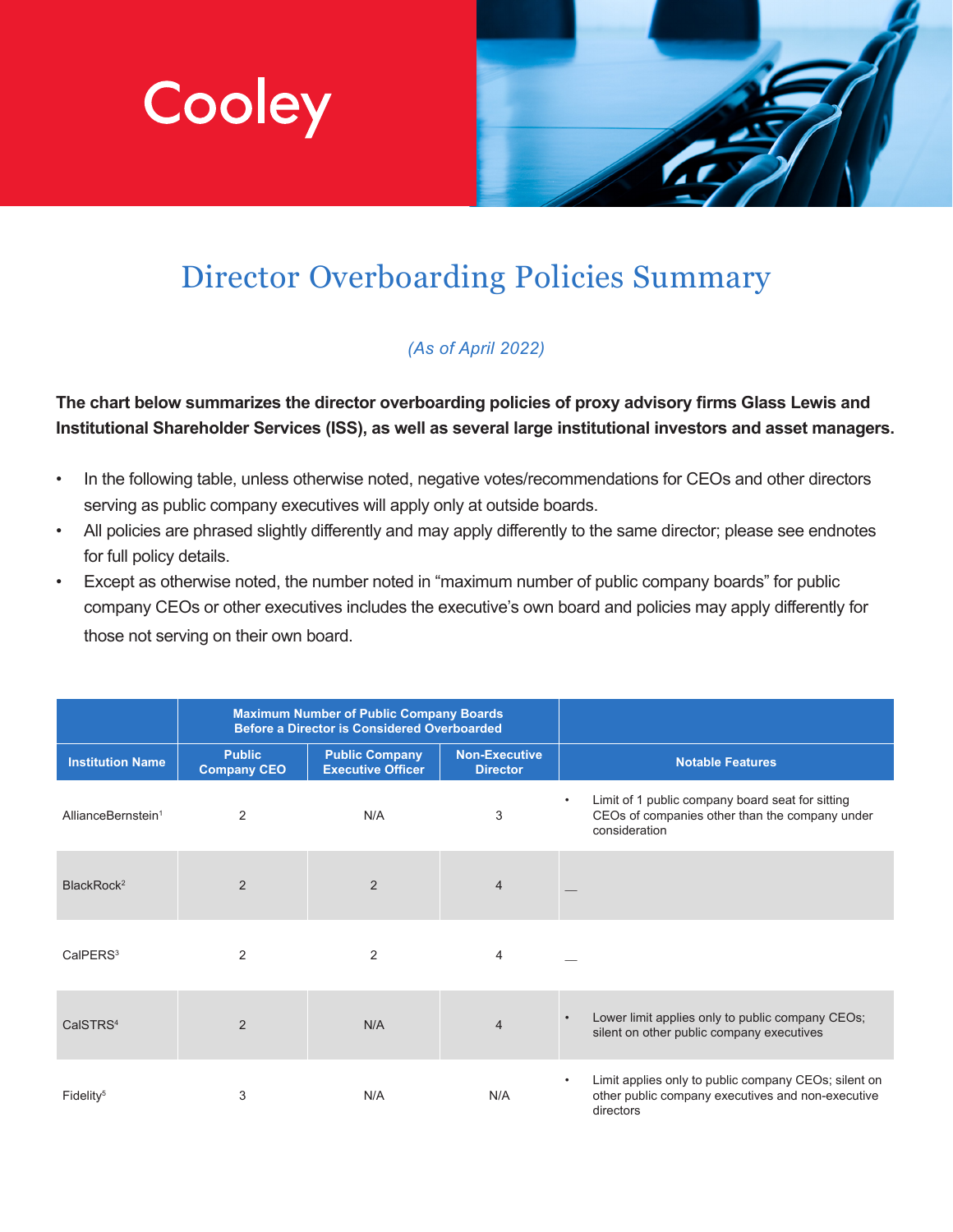|                               | <b>Maximum Number of Public Company Boards</b><br><b>Before a Director is Considered Overboarded</b> |                                                   |                                         |                                                                                                                                                                                                                                            |
|-------------------------------|------------------------------------------------------------------------------------------------------|---------------------------------------------------|-----------------------------------------|--------------------------------------------------------------------------------------------------------------------------------------------------------------------------------------------------------------------------------------------|
| <b>Institution Name</b>       | <b>Public</b><br><b>Company CEO</b>                                                                  | <b>Public Company</b><br><b>Executive Officer</b> | <b>Non-Executive</b><br><b>Director</b> | <b>Notable Features</b>                                                                                                                                                                                                                    |
| Glass Lewis <sup>6</sup>      | $\overline{2}$                                                                                       | $\overline{2}$                                    | 5                                       | Mitigating facts and effective disclosure can avoid<br>$\bullet$<br>negative recommendations (see endnotes)<br>Glass Lewis also has limits on audit committee<br>service (see endnotes)                                                    |
| Goldman Sachs <sup>7</sup>    | 3                                                                                                    | N/A                                               | 5                                       | Lower limit applies only to public company CEOs;<br>silent on other public company executives                                                                                                                                              |
| ISS <sup>8</sup>              | 3                                                                                                    | N/A                                               | 5                                       | Lower limit applies only to public company CEOs;<br>silent on other public company executives                                                                                                                                              |
| JPMorgan <sup>9</sup>         | 3                                                                                                    | N/A                                               | 4                                       | Lower limit applies only to public company CEOs;<br>$\bullet$<br>silent on other public company executives                                                                                                                                 |
| Legal & General <sup>10</sup> | $\overline{2}$                                                                                       | N/A                                               | $\overline{4}$                          | Independent board chair roles count as two roles                                                                                                                                                                                           |
| Norges Bank <sup>11</sup>     | Not specified                                                                                        | Not specified                                     | 5                                       | Catchall for directors who "[have] too many board<br>$\bullet$<br>or management roles to fulfil effectively his or her<br>responsibilities at the company"<br>Voting policy also includes a limit of two board chair<br>$\bullet$<br>roles |
| Northern Trust <sup>12</sup>  | $\overline{2}$                                                                                       | N/A                                               | $\overline{4}$                          | Lower limit applies only to public company CEOs;<br>silent on other public company executives                                                                                                                                              |
| NYC Comptroller <sup>13</sup> | 3                                                                                                    | N/A                                               | 4                                       | Lower limit applies only to public company CEOs;<br>silent on other public company executives                                                                                                                                              |
| State Street <sup>14</sup>    | $\overline{2}$                                                                                       | $\overline{2}$                                    | 4                                       | Lower limit of 3 applies to board chairs and lead<br>independent directors                                                                                                                                                                 |
| T. Rowe Price <sup>15</sup>   | 2                                                                                                    | N/A                                               | 5                                       | Lower limit only applies to public company CEOs;<br>silent on other public company executives                                                                                                                                              |
| Vanguard <sup>16</sup>        | 2                                                                                                    | $\overline{2}$                                    | $\overline{4}$                          | Lower limit applies to public company CEOs and<br><b>NEOs</b><br>Mitigating facts and effective disclosure can avoid<br>withhold/against votes (see endnotes)                                                                              |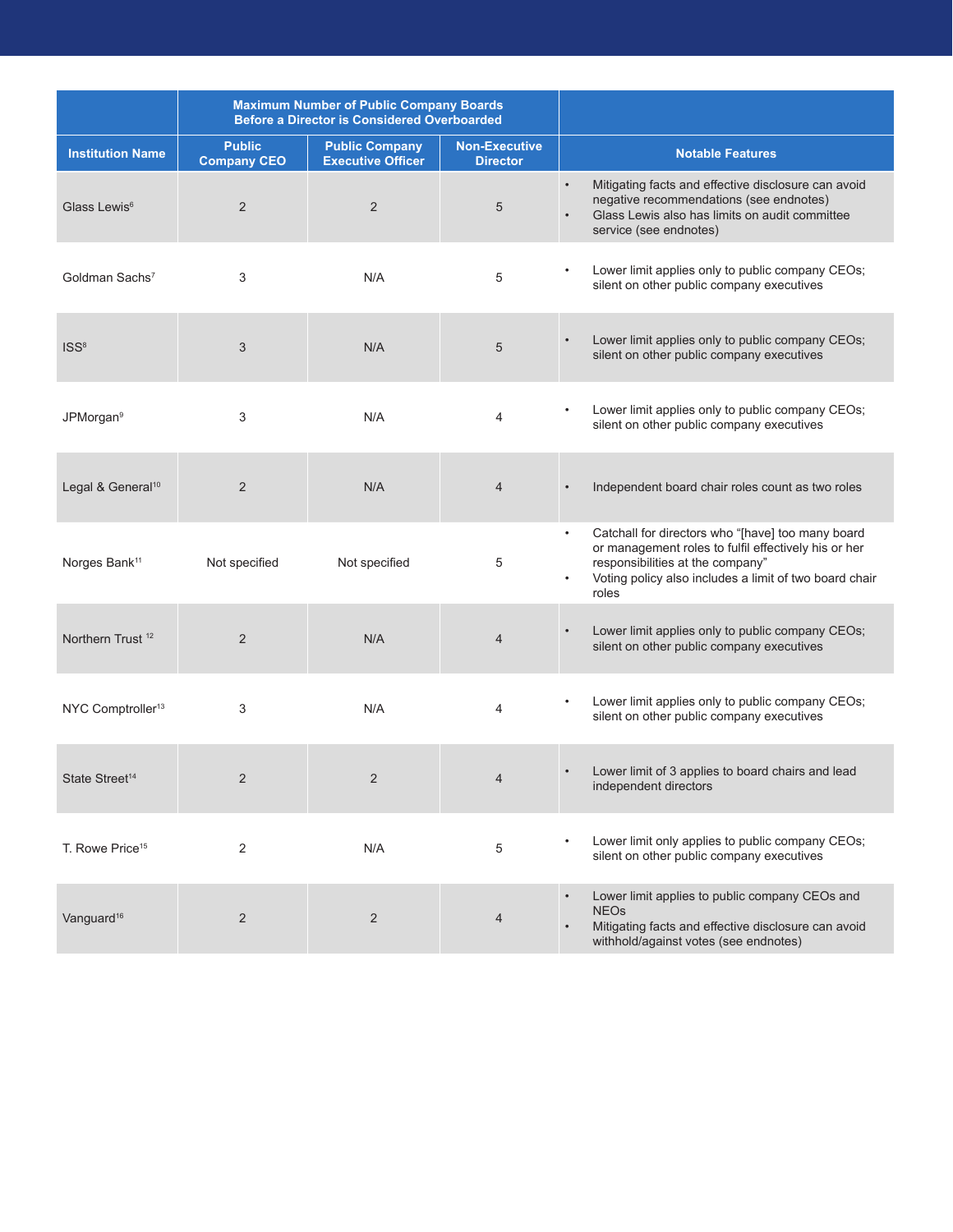#### <sup>1</sup> From AllianceBernstein's <u>[Proxy Voting and Governance Policy](https://www.alliancebernstein.com/content/dam/corporate/corporate-pdfs/AB-Proxy-Voting-and-Governance-Policy.pdf)</u> (dated March 2022):

**General Rule:** "AB currently votes against the appointment of directors who occupy, or would occupy following the vote: four (4) or more total public company board seats for non-CEOs, three (3) or more total public company board seats for the sitting CEO of the company in question and two (2) or more total public company board seats for sitting CEOs of companies other than the company under consideration. We may also exercise flexibility on occasions where the "over-boarded" director nominee's presence on the board is critical, based on company specific contexts in absence of any notable accountability concerns."

# <sup>2</sup>From BlackRock's <u>Proxy Voting Guidelines for U.S. Securities</u> (effective as of January 2022):

**General Rule:** "Where a director serves on an excessive number of boards, which may limit their capacity to focus on each board's needs, we may vote against that individual. The following identifies the maximum number of boards on which a director may serve, before BIS considers them to be over-committed:

|                | <b>Public Company Executive</b> | # Outside Public Boards <sup>1</sup> | Total # of Public Boards |
|----------------|---------------------------------|--------------------------------------|--------------------------|
| Director A     |                                 |                                      |                          |
| Director $B^2$ |                                 |                                      |                          |

<sup>1</sup> In addition to the company under review.

\_\_\_\_\_\_\_\_\_\_\_\_\_\_\_\_\_\_\_\_\_\_\_

<sup>2</sup> Including fund managers whose full-time employment involves responsibility for the investment and oversight of fund vehicles, and those who have employment as professional investors and provide oversight for those holdings."

# <sup>3</sup>From CalPERS' <u>[Proxy Voting Guidelines](https://www.calpers.ca.gov/docs/proxy-voting-guidelines.pdf)</u> (dated March 2022):

**General Rule:** "We will withhold votes from directors who serve on an excessive number of boards. Directors are considered overboarded in the following instances: The director is a non-executive director who serves on more than four public boards. The director is an executive director who services on more than two public boards. In such cases, we will not withhold from the directors at the company where the director holds the executive position."

#### 4 From CalSTRS' [Corporate Governance Principles](https://www.calstrs.com/files/885d7b73b/corporate_governance_principles_1.pdf) (dated January 27, 2021):

**General Rule:** "Generally, CalSTRS believes that CEOs should not serve on more than one other public board and directors should not serve on more than four public boards."

<sup>5</sup>From Fidelity's <u>[Proxy Voting Guidelines](https://www.fidelity.com/bin-public/060_www_fidelity_com/documents/Full-Proxy-Voting-Guidelines-for-Fidelity-Funds-Advised-by-FMRCo-and-SelectCo.pdf)</u> (dated February 2022):

**General Rule:** "Fidelity will evaluate board composition and generally will oppose the election of certain or all directors if, by way of example:...[t]he director is a public company CEO who sits on more than two unaffiliated public company boards."

# <sup>6</sup> From Glass Lewis's [2022 Policy Guidelines](https://www.glasslewis.com/wp-content/uploads/2021/11/US-Voting-Guidelines-US-GL-2022.pdf?hsCtaTracking=257fcf1c-f11e-4835-81a3-d13fbc7b1f4c%7C1dad2378-213f-45f6-8509-788274627609) for the United States:

**General Rule:** "[W]e generally recommend that shareholders vote against a director who serves as an executive officer of any public company while serving on more than two public company boards and any other director who serves on more than five public company boards. Because we believe that executives will primarily devote their attention to executive duties, we generally will not recommend that shareholders vote against overcommitted directors at the companies where they serve as an executive."

**Disclosure Mitigation:** "When determining whether a director's service on an excessive number of boards may limit the ability of the director to devote sufficient time to board duties, we may consider relevant factors such as the size and location of the other companies where the director serves on the board, the director's board roles at the companies in question, whether the director serves on the board of any large privately-held companies, the director's tenure on the boards in question, and the director's attendance record at all companies. In the case of directors who serve in executive roles other than CEO (e.g., executive chair), we will evaluate the specific duties and responsibilities of that role in determining whether an exception is warranted."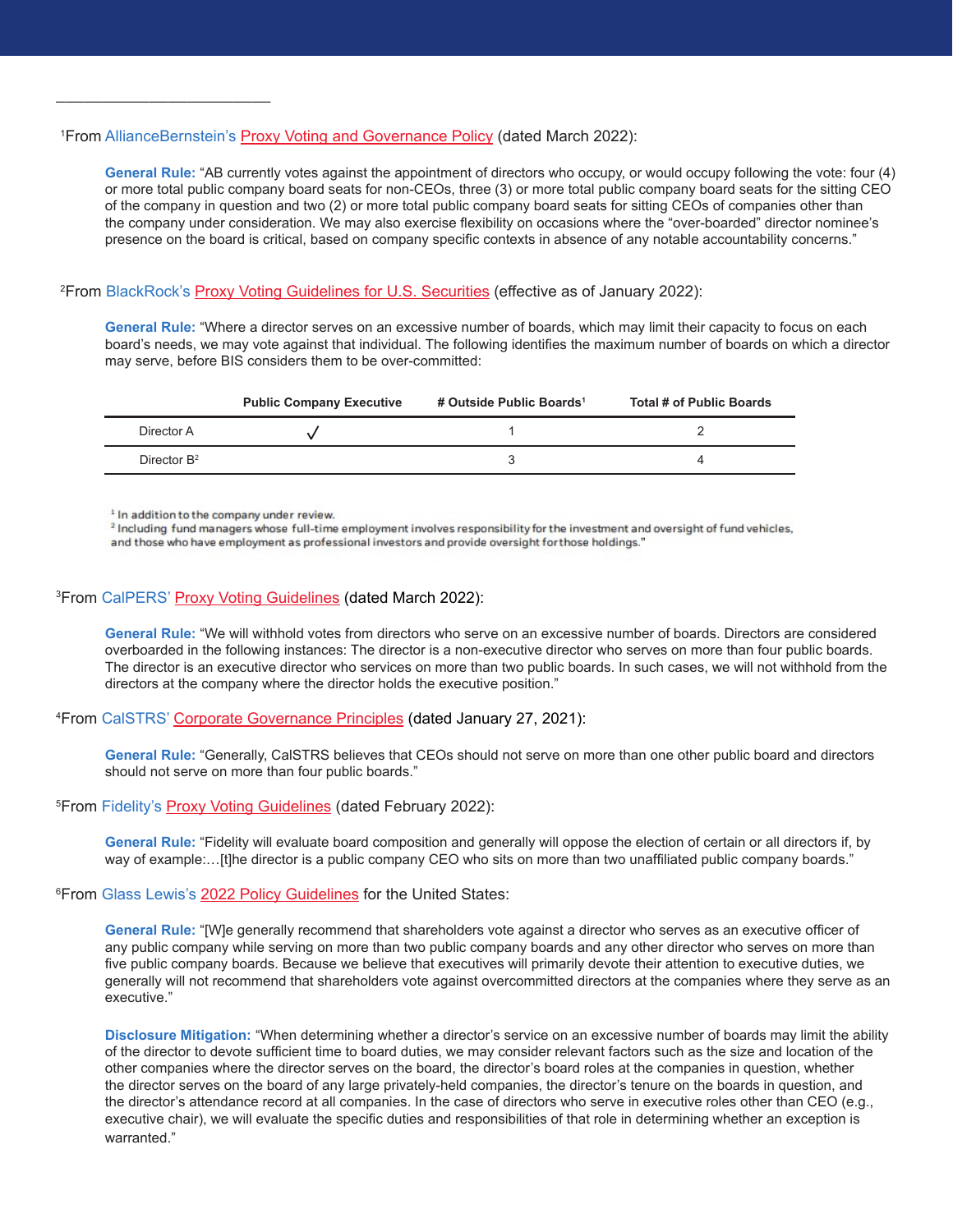"We may also refrain from recommending against certain directors if the company provides sufficient rationale for their continued board service. The rationale should allow shareholders to evaluate the scope of the directors' other commitments, as well as their contributions to the board including specialized knowledge of the company's industry, strategy or key markets, the diversity of skills, perspective and background they provide, and other relevant factors. We will also generally refrain from recommending to vote against a director who serves on an excessive number of boards within a consolidated group of companies or a director that represents a firm whose sole purpose is to manage a portfolio of investments which include the company."

**Audit Committee Rule:** "[W]e will consider recommending that shareholders vote against the following:…[a]ny audit committee member who sits on more than three public company audit committees, unless the audit committee member is a retired CPA, CFO, controller or has similar experience, in which case the limit shall be four committees, taking time and availability into consideration including a review of the audit committee member's attendance at all board and committee meetings."

"Glass Lewis may exempt certain audit committee members from the above threshold if, upon further analysis of relevant factors such as the director's experience, the size, industry-mix and location of the companies involved and the director's attendance at all the companies, we can reasonably determine that the audit committee member is likely not hindered by multiple audit committee commitments."

**SPAC Director Rule:** "[W]e generally recommend that shareholders vote against a director who serves in an executive role only at a SPAC while serving on more than five public company boards."

#### <sup>7</sup>From GSAM's <u>[Policies, Procedures and Guidelines for GSAM Global Proxy Voting, 2022 Edition](https://www.gsam.com/content/dam/gsam/pdfs/us/en/miscellaneous/voting_proxy_policy.pdf?sa=n&rd=n)</u> (dated March 2022):

**General Rule:** "Vote AGAINST or WITHHOLD from individual directors who:…[s]it on more than five public company boards; [a]re CEOs of public companies who sit on the boards of more than two public companies besides their own--withhold only at their outside boards."

#### <sup>8</sup>From ISS's <u>United States Proxy Voting Guidelines</u> (Effective for Meetings on or after February 1, 2022):

**General Rule:** "Generally vote against or withhold from individual directors who: [s]it on more than five public company boards; or [a]re CEOs of public companies who sit on the boards of more than two public companies besides their own—withhold only at their outside boards."

**Subsidiary Rule:** "Although all of a CEO's subsidiary boards with publicly-traded common stock will be counted as separate boards, ISS will not recommend a withhold vote for the CEO of a parent company board or any of the controlled (>50 percent ownership) subsidiaries of that parent but may do so at subsidiaries that are less than 50 percent controlled and boards outside the parent/subsidiary relationships."

#### <sup>9</sup> From JPMorgan's [Global Proxy Voting Guidelines](https://am.jpmorgan.com/content/dam/jpm-am-aem/global/en/institutional/communications/lux-communication/corporate-governance-principles-and-voting-guidelines.pdf) (dated April 2022):

**General Rule:** "Votes generally will be WITHHELD from directors who:…are CEOs of publicly-traded companies who serve on more than two public boards (besides his or her own board) and all other directors who serve on more than four public company boards."

# <sup>10</sup>From Legal & General's [Corporate Governance and Responsible Investment Policy: North America 2021](https://www.lgim.com/landg-assets/lgim/_document-library/capabilities/lgim-north-america-corporate-governance-and-responsible-investment-policy.pdf) (dated March 2021):

**General Rule:** "... LGIM expects that a full-time CEO at a large public company should not undertake more than one other non-executive directorship at an unrelated listed company. This is especially important in this market as many company chair and CEO roles remain combined. For non-executive directors, LGIM would expect individuals to hold no more than four public company board roles."

**Independent Board Chair Rule:** "LGIM considers an independent board chair role to count as two roles due to the extra complexity, oversight and time commitment that it involves."

#### <sup>11</sup> From Norges Bank's [Global Voting Guidelines](https://www.nbim.no/contentassets/1059e60479784796bac26e0cee596613/global-voting-guidelines-2021.pdf) (dated 2021):

**General Rule and Board Chair Rule:** "At a company in developed markets, we will not support the election of a director who sits on more than five boards, holds more than two board chairs, or otherwise has too many board or management roles to fulfil effectively his or her responsibilities at the company."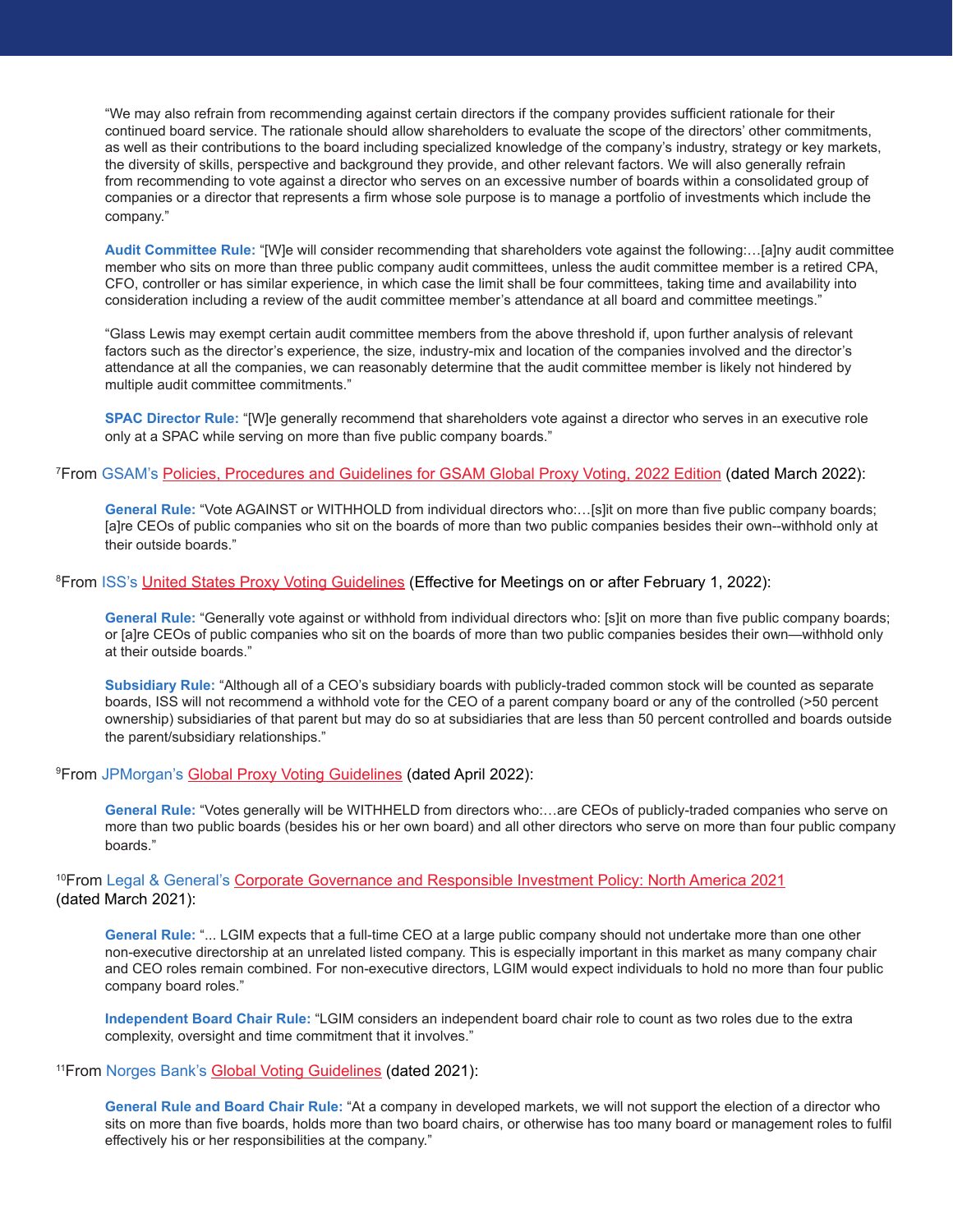# 12From Northern Trust's [Proxy Voting Policies, Procedures and Guidelines](https://cdn.northerntrust.com/pws/nt/documents/fact-sheets/mutual-funds/institutional/nt_proxypolicy.pdf?bc=25782798) (dated December 15, 2019):

**General Rule:** "Northern Trust generally votes against a director nominee if it is a CEO who sits on more than two public boards or a non-CEO who sits on more than four public boards."

13From NYC Comptroller's [Corporate Governance Principles and Proxy Voting Guidelines](https://comptroller.nyc.gov/wp-content/uploads/documents/NYCRS-Corporate-Governance-Principles-and-Proxy-Voting-Guidelines_2019-Revised-February-2019.pdf) (dated April 2016, amended February 2019):

**General Rule:** "The Systems generally consider any director nominee who serves on more than a total of four public company boards to be over-boarded. If the director nominee is a chief executive officer of a public company, the Systems generally withhold support from the director's nomination to boards other than the company where the individual serves as chief executive, if the nominee serves on more than a total of three public company boards."

#### 14From State Street's [Proxy Voting and Engagement Guidelines: North America](https://www.ssga.com/library-content/pdfs/ic/proxy-voting-and-engagement-guidelines-us-canada.pdf) (dated March 2022):

**General Rule:** "When voting on the election or re-election of a director, we also consider the number of outside board directorships a non-executive and an executive may undertake. Thus, State Street Global Advisors may take voting action against a director who exceeds the number of board mandates listed below:

- Named Executive Officers (NEOs) of a public company who sit on more than two public company boards
- Non-executive board chairs or lead independent directors who sit on more than three public company boards
- Director nominees who sit on more than four public company boards"

**Waiver of General Rule:** "For non-executive board chairs/lead independent directors and director nominees who hold excessive commitments, as defined above, we may consider waiving our policy and vote in support of a director if a company discloses its director commitment policy in a publicly available manner (e.g., corporate governance guidelines, proxy statement, company website). This policy or associated disclosure must include:

- A numerical limit on public company board seats a director can serve on - This limit cannot exceed our policy by more than one seat
- Consideration of public company board leadership positions (e.g., Committee Chair)
- Affirmation that all directors are currently compliant with the company policy
- Description of an annual policy review process undertaken by the Nominating Committee to evaluate outside director time commitments

If a director is imminently leaving a board and this departure is disclosed in a written, timebound and publicly-available manner, we may consider waiving our withhold vote when evaluating the director for excessive time commitments."

**SPAC Director Rule:** "Service on a … Special Purpose Acquisition Company (SPAC) board is not considered when evaluating directors for excessive commitments. However, we do expect these roles to be considered by nominating committees when evaluating director time commitments."

See also **State Street's** [Guidance on Managing Director Time Commitments](https://www.ssga.com/library-content/pdfs/insights/the-boards-oversight-of-director-time-commitments.pdf) (dated January 2022).

#### <sup>15</sup>From [T. Rowe Price's Proxy Voting Guidelines](https://www.troweprice.com/content/dam/trowecorp/Pdfs/proxy-voting-guidelines-TRPA.pdf) (dated March 2022):

**General Rule and Board Chair Rule:** "[Vote] AGAINST individual directors in the following cases:…Any director who exhibits such a high number of board commitments overall that it causes concerns about the director's effectiveness at any one of the companies. A director's portfolio of private company board seats is a secondary consideration. Specifically, concerns about overboarding arise with: [a]ny director who serves on more than five public company boards; or [a]ny director who is CEO of a publicly traded company and serves on more than one additional public board."

#### 16From Vanguard's [Proxy Voting Policy for U.S. Portfolio Companies](https://corporate.vanguard.com/content/dam/corp/advocate/investment-stewardship/pdf/policies-and-reports/US_Proxy_Voting.pdf) (effective March 1, 2022):

**General Rule:** "A fund will generally vote against any director who is a named executive officer (NEO) and sits on more than two public boards. The two boards could comprise either the NEO's "home board" plus one outside board or two outside boards if the NEO does not serve on their home board. If an NEO sits on more than two public boards, a fund will typically vote against the nominee at each company where they serve as a nonexecutive director, but not at the company where they serve as an NEO."